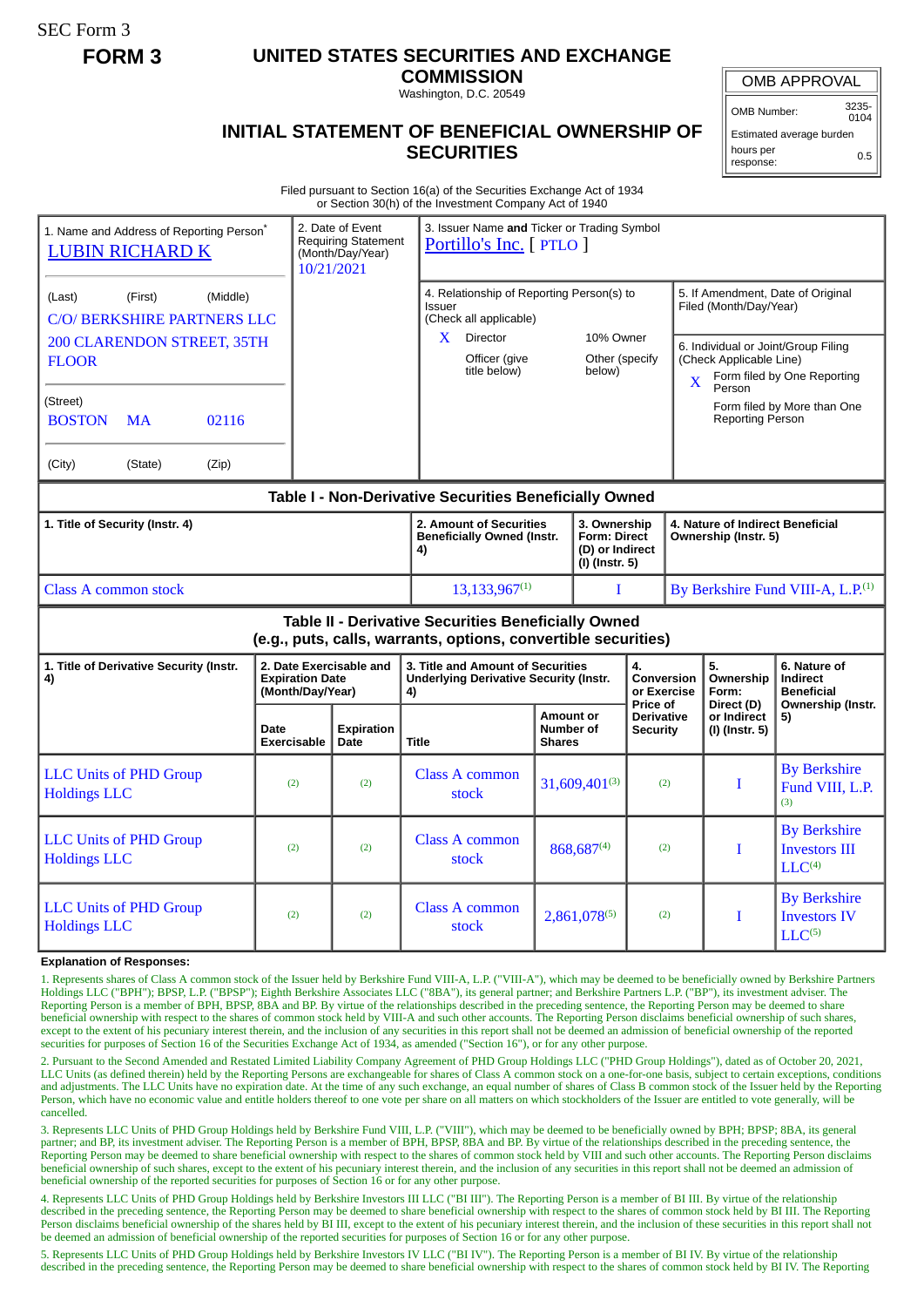Person disclaims beneficial ownership of the shares held by BI IV, except to the extent of his pecuniary interest therein, and the inclusion of these securities in this report shall not be deemed an admission of beneficial ownership of the reported securities for purposes of Section 16 or for any other purpose.

**Remarks:**

**By: Susan Shelton,** attorney-in-fact for Richard Lubin

10/21/2021

\*\* Signature of Reporting Person Date

Reminder: Report on a separate line for each class of securities beneficially owned directly or indirectly.

\* If the form is filed by more than one reporting person, *see* Instruction 5 (b)(v).

\*\* Intentional misstatements or omissions of facts constitute Federal Criminal Violations *See* 18 U.S.C. 1001 and 15 U.S.C. 78ff(a).

Note: File three copies of this Form, one of which must be manually signed. If space is insufficient, *see* Instruction 6 for procedure.

**Persons who respond to the collection of information contained in this form are not required to respond unless the form displays a currently valid OMB Number.**